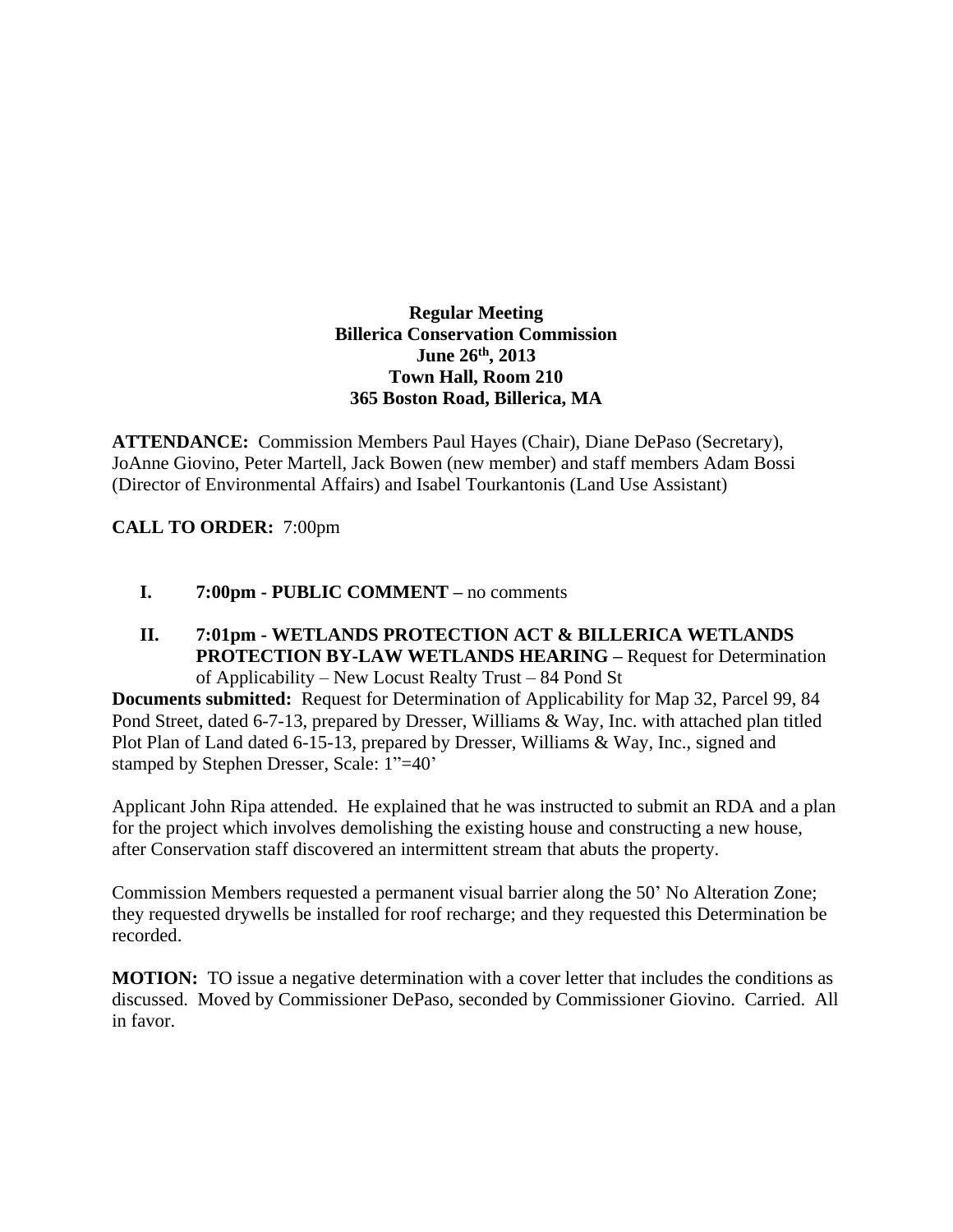## **III. 7:05pm - WETLANDS PROTECTION ACT & BILLERICA WETLANDS PROTECTION BY-LAW WETLANDS HEARING –** Request for Determination of Applicability – James Frawley – 13 Hearthstone Circle

**Documents submitted:** Request for Determination of Applicability for James Frawley, 13 Hearthstone Circle prepared by Robert Douglas with attached plan titled Mortgage Loan Plot Plan dated 9-12-03, prepared by Cabco Consult, signed and stamped by CA Budnick

Bob Douglas attended with the Applicant, Mr. Frawley. Mr. Douglas explained the Applicant is proposing to install an auxiliary building, a pool house, and described the site.

Commission Members discussed the astro turf on the property and having it replaced with natural vegetation if it is replaced in the future, and the establishment of a small buffer zone.

**MOTION**: TO issue a negative determination with a cover letter stipulating that in the future if the astro turf needs to be replaced or repaired, that the corner closest to the wetland be cut back and plantings put in to provide a buffer, and that the proposed roof runoff for the pool house be included in the cover letter. Moved by Commissioner DePaso, seconded by Commissioner Giovino. Carried. All in favor.

## **IV. ADMINISTRATIVE MATTERS/DIRECTOR'S REPORT**

**Discussion: 11 Swan Lane** – MA DEP #109-1163/BBL#1163 – Mr. Abrams and Bill Cooke attended. The Director reported at the last meeting the Commissioners agreed to do a site inspection to view the area that is not in compliance with Condition #32 of the Order. The Commission now has to make a decision on how to move forward with this matter. After some discussion, Mr. Cooke agreed to offer 2 workers to work 3 hours regrading the area on Swan Lane by hand. The Director will coordinate a construction meeting for July  $2<sup>nd</sup>$ , @ 3:30pm, at which time delineate the area to be regraded.

**Administrative/Enforcement Updates** – The Director updated the Commission on their appointment of Marlies Henderson to the Bike Path Committee. The letter has gone out advising her of the appointment.

Empire Recycling has been compliant with the enforcement order issued to them, and the Director updated the Members on work that had been done to date. After some discussion the Director agreed to check to see if there was a mechanism in place for reporting.

312 Concord Road, Mr. Gianacopolis – the Director reported he has been out on the site with Mr. Gianacopolis. They reviewed the remedial activities that needed to be done. The Director will be contacting the abutter and hopefully do a site visit, then come up with an acceptable timeframe to do the remedial work. He has directed Mr. Gianacopolis to move his machinery.

Villages at Pinehurst – The Director reported that Pat Garner has been retained and they are waiting for funding from Fran McCarthy.